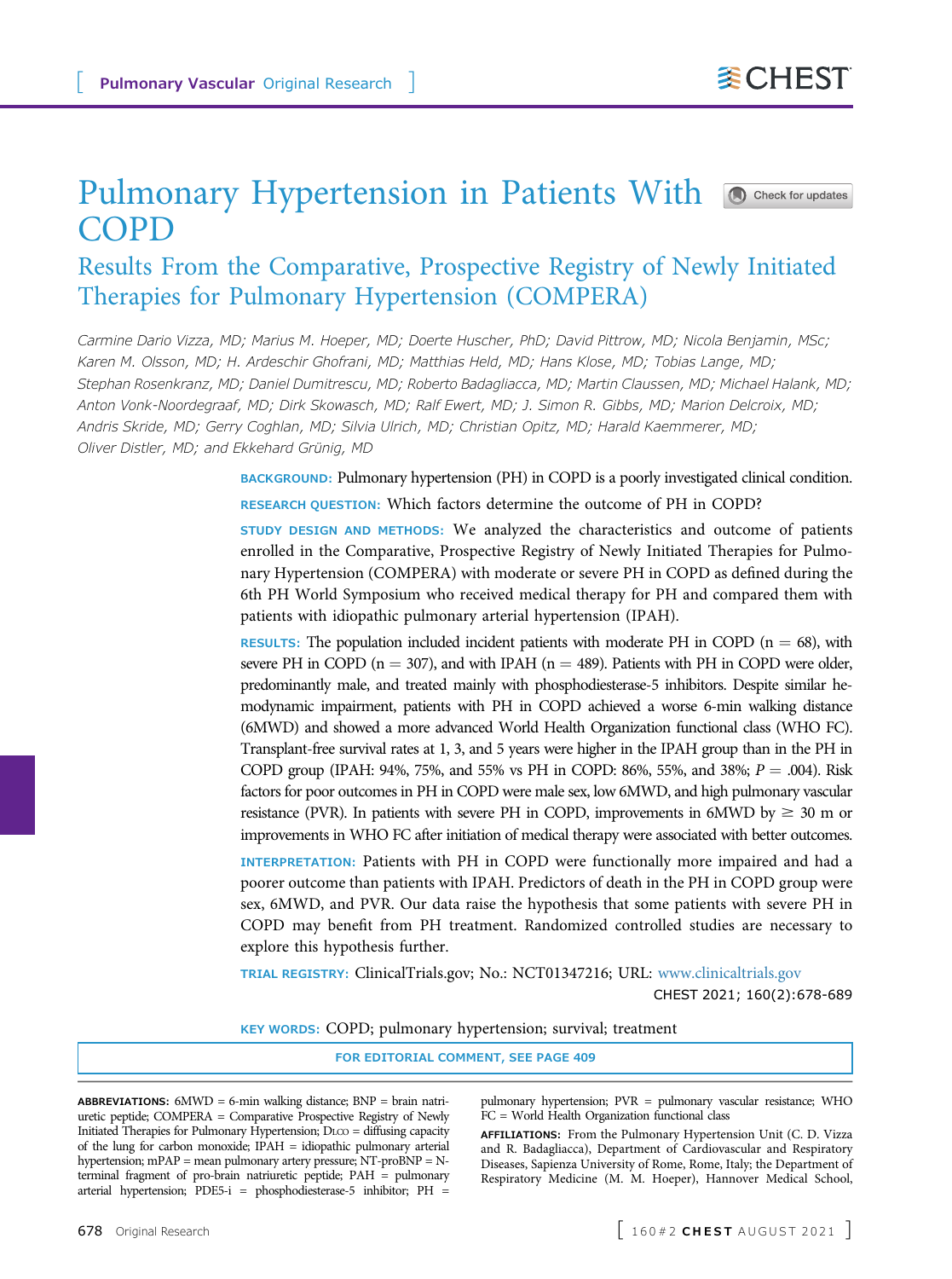Pulmonary hypertension (PH) is a frequent finding in advanced COPD; its prevalence in selected populations (candidates for lung transplantation or volume reduction surgery) is around  $50\%$ .<sup>[1-4](#page-10-0)</sup> In these patients, PH is usually mild to moderate, as defined by a mean pulmonary arterial pressure (mPAP) of 21 to 34 mm Hg, but about 6% to 8% of these patients demonstrate severe PH  $(mPAP \geq 35$  mm Hg or mPAP  $\geq 25$  mm Hg in the presence of low cardiac output).<sup>[5](#page-11-0)</sup> The clinical importance of PH associated with COPD has been documented in several studies that demonstrated the independent prognostic role of PH in this population. $3,6-8$  $3,6-8$  $3,6-8$ 

It is unclear whether patients with PH in COPD may benefit from treating the pulmonary vascular disease

Hannover, the German Center of Lung Research (DZL) (M. M. Hoeper, N. Benjamin, K. M. Olsson, H. A. Ghofrani, M. Claussen, and E. Grünig), the Institute of Biometry and Clinical Epidemiology and Berlin Institute of Health (D. Huscher), Charité—Universitaetsmedizin, the Department of Cardiology (C. Opitz), DRK Kliniken Berlin Westend, Berlin, the Institute for Clinical Pharmacology (D. Pittrow), Medical Faculty, Technical University, the Medical Department I (M. Halank), Carl Gustav Carus University Hospital at the TU Dresden, Dresden, the Centre for Pulmonary Hypertension (N. Benjamin and E. Grünig), Thoraxklinik Heidelberg gGmbH at Heidelberg University, Hospital, Heidelberg, the Department of Pneumology (J. A. Ghofrani), University of Gießen and Marburg, Gießen and Marburg, the Center for Pulmonary Hypertension and Lung Vascular Diseases (M. Held), Department of Internal Medicine, Missionsklinik Würzburg, the Centre for Pulmonary Hypertension Hamburg (H. Klose), Pneumology Department, Hamburg-Eppendorf University Hospital, Hamburg, Internal Medicine II (T. Lange), University Medical Center Regensburg, Regensburg, the Clinic III for Internal Medicine (Cardiology) and Center for Molecular Medicine (CMMC) (S. Rosenkranz), Cologne, the Klinik für Allgemeine und Interventionelle Kardiologie (D. Dumitrescu), Herz- und Diabeteszentrum NRW, Bad Oeynhausen, the LungenClinic Grosshansdorf (M. Claussen), Großhansdorf, the Department of Internal Medicine II-Cardiology/Pneumology (D. Skowasch), University of Bonn, Bonn, the Department and Outpatient Department for Internal Medicine, Pneumology/Infectiology (R. Ewert), University Medicine Greifswald, Greifswald, the Department of Congenital Heart Defects and Pediatric Cardiology (H. Kaemmerer), German Heart Centre Munich, Hospital at the Technical University Munich, Munich, Germany; the Department of Pulmonary Medicine (A. Vonk-Noordegraaf), Amsterdam UMC, Vrije Universiteit Amsterdam, Amsterdam Cardiovascular Sciences, Amsterdam, The Netherlands; the National Heart and Lung Institute (J. S. R. Gibbs), Imperial College London, the Department of Cardiology (G. Coghlan), Royal Free Hospital, London, United Kingdom; the Department of Pneumology (M. Delcroix), University Hospital Leuven, Leuven, Belgium; the Department of Internal Diseases (A. Skride), Riga Stradiņš University, Riga, Latvia; the Clinic for Pneumology (S. Ulrich), and the Department of Rheumatology (O. Distler), Zurich University Hospital, Zurich Switzerland.

FUNDING/SUPPORT: This work was supported by the German Center of Lung Research (DZL). COMPERA is funded by unrestricted grants from Acceleron, Actelion Pharmaceuticals, Bayer, OMT, and GSK.

CORRESPONDENCE TO: Carmine Dario Vizza, MD; email: [dario.](mailto:dario.vizza@uniroma1.it) [vizza@uniroma1.it](mailto:dario.vizza@uniroma1.it)

Copyright  $© 2021$  The Authors. Published by Elsevier Inc under license from the American College of Chest Physicians. This is an open access article under the CC BY-NC-ND license ([http://](http://creativecommons.org/licenses/by-nc-nd/4.0/) [creativecommons.org/licenses/by-nc-nd/4.0/\)](http://creativecommons.org/licenses/by-nc-nd/4.0/).

DOI: <https://doi.org/10.1016/j.chest.2021.02.012>

# Take-home Points

Research Question: Which are the clinical characteristics of PH in COPD patients and what are their impacts on outcome?

Results: Compared with patients with IPAH, patients with PH in COPD have similar hemodynamic impairment but worse effort capacity and survival. Risk factors for death in PH in COPD are male sex, high age, low 6MWD, and high PVR. In patients with severe PH in COPD (mPAP  $\geq$  35 mm Hg), improvements in 6MWD by  $\geq$  30 m or improvements in WHO FC after initiation of medical therapy are associated with better survival.

Interpretation: Patients with PH in COPD have a poorer prognosis than patients with IPAH. Predictors of death in patients with PH in COPD are related to sex, age, effort capacity, and pulmonary vascular impairment. Some patients with severe PH in COPD may benefit from PH treatment. Randomized controlled studies are necessary to explore this hypothesis further.

component. So far, only small randomized controlled studies have been performed using targeted therapies approved for pulmonary arterial hypertension (PAH) in PH in COPD, with heterogeneous results. $9-12$  The main limitations of most of these studies include lack of power and poor selection of the populations studied (ie, patients with COPD and normal or mildly elevated pulmonary pressure). Although the role of PH therapy in patients with PH in COPD remains undefined, PAH therapies sometimes are used in these patients.<sup>13</sup>

To obtain more information on the population with PH in COPD, we analyzed data from the Comparative, Prospective Registry of Newly Initiated Therapies for Pulmonary Hypertension (COMPERA), an ongoing, investigator-initiated, noninterventional, prospective European-based registry that enrolls patients with all forms of  $PH<sup>14</sup>$  $PH<sup>14</sup>$  $PH<sup>14</sup>$ . The aim of the present study was to describe the clinical characteristics and outcomes of a large population of patients with PH in COPD treated with targeted therapy (1) to compare the outcomes of these patients with a population with idiopathic PAH (IPAH), (2) to study the factors predicting survival in patients with PH in COPD, (3) to compare patients with moderate and severe PH in COPD based on the latest recommendations from the 6th PH World Symposium, and (4) to describe the response to PH-targeted therapy.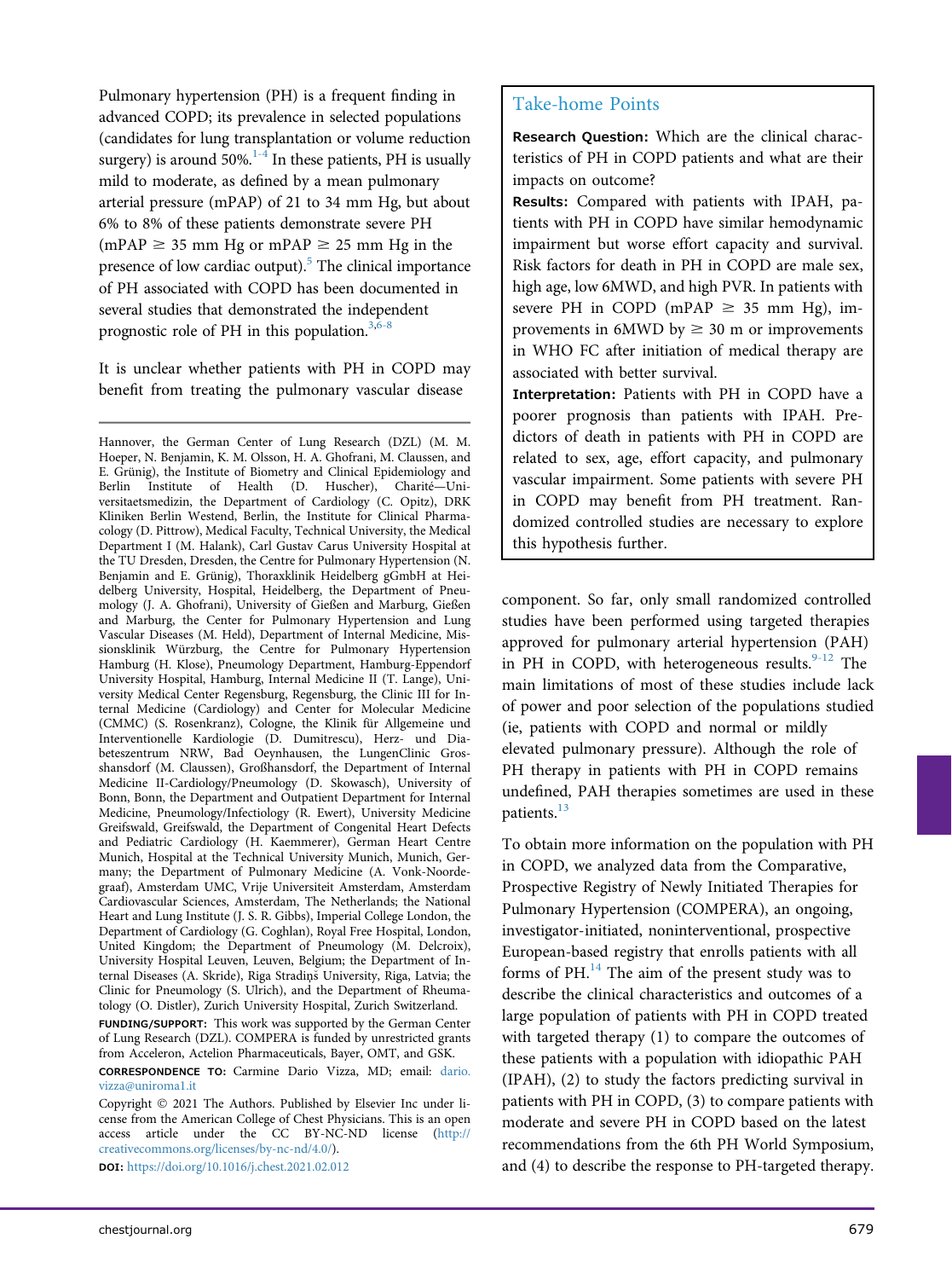## Methods

#### Setting and Participants

COMPERA is a PH registry that was launched in July 2007 and continues to enroll patients ([www.clinicaltrials.gov](http://www.clinicaltrials.gov) Identifier: NCT01347216). Currently, 62 PH centers from 12 countries (Austria, Belgium, Germany, Greece, Hungary, Italy, Latvia, Lithuania, The Netherlands, Slovakia, Switzerland, and the United Kingdom) participate, with 84% of the patients coming from German centers. Documentation is internet based and includes demographics (age, sex), height and weight, type of PH according to the Dana Point classification, $15$  date of the initial cardiac catheterization, World Health Organization functional class (WHO FC), 6-min walking distance (6MWD), hemodynamics, pulmonary function and blood gases, selected laboratory variables, including N-terminal fragment of pro-brain natriuretic peptide (NT-proBNP) and detailed information about medications for PH. The participating centers enter all of their eligible patients on a consecutive basis. Data are collected at the time of diagnosis (baseline) and at least in 6-month intervals or whenever the patient has a predefined clinical event (death, lung transplantation, PHrelated hospitalization, deterioration in functional class, any unscheduled change in PH therapy, or other serious adverse events). Out-of-range data or missing values are queried automatically during data entry. As of July 2020, source data had been monitored randomly onsite in 44 of 62 participating centers (71%). The cutoff date for the present analysis was August 1, 2020; at that time, 10,165 patients had been enrolled into the database.

Inclusion criteria for the present analysis were a diagnosis of IPAH or PH in COPD, age of  $\geq$  18 years, and availability of data from right heart catheterization at diagnosis showing mPAP of > 20 mm Hg and mean pulmonary arterial wedge pressure of  $\leq$  15 mm Hg, and, for IPAH, pulmonary vascular resistance (PVR) of > 3 Wood units. Patients were incident cases, that is, the PH diagnosis had been  $made \leq 6$  months before inclusion. The diagnosis of IPAH or PH in COPD was made in each center in accordance with the European Respiratory Society and European Society of Cardiology guidelines<sup>15</sup> and the 6th World Symposium on Pulmonary Hypertension recommendations[.16](#page-11-7) Patients with PH in COPD were included based on the investigator-based diagnosis and a postbronchodilator  $FEV<sub>1</sub>$ of  $\leq$  0.7 of the predicted value.

According to the 6th World Symposium on Pulmonary Hypertension recommendations,<sup>5</sup> the COPD population was divided in two groups based on hemodynamics at diagnosis: (1) moderate PH in COPD, defined as mPAP of 25 to 34 mm Hg or mPAP of 21 to 24 mm Hg with PVR of  $\geq$  3 Wood units; (2) and severe PH in COPD, defined

# Results

After applying the inclusion and exclusion criteria, 489 patients with IPAH, 307 patients with severe PH in COPD, and 68 patients with moderate PH in COPD were eligible for this analysis ([Fig 1](#page-3-0)). [Table 1](#page-4-0) summarizes the clinical and hemodynamic characteristics of the populations. Overall, patients with PH in COPD predominantly were male and older than patients with IPAH. Compared with patients with IPAH, patients with PH in COPD showed more severe airflow obstruction, lower DLCO, lower PaO<sub>2</sub>, and higher Paco<sub>2</sub>. Furthermore, patients with PH in COPD,

as mPAP of  $> 35$  mm Hg or mPAP of  $\geq 25$  mm Hg with low cardiac index  $(< 2.0$  L/min/m<sup>2</sup>)

The registry was approved by the institutional review boards of all contributing centers and written informed consent was obtained from all participating patients before start of documentation. Guidelines on good pharmacoepidemiologic practice (GPP) and data protection guidelines are followed. Study details may be seen at [www.COMPERA.org.](http://www.COMPERA.org) COMPERA is registered at [ClinicalTrials.gov](http://ClinicalTrials.gov) (Identifier: NCT01347216).

#### Definition of Therapeutic Response

To assess the impact of PH therapy, we evaluated the clinical response from baseline to the first follow-up (after  $6 \pm 3$  months of therapy). Clinical improvement was defined arbitrarily by an increase in 6MWD of  $\geq 30$  m<sup>[17](#page-11-8)</sup> or an improvement in WHO FC.

#### Statistical Analysis

Categorical data were displayed as number of patients and respective relative frequency (percentage) and were compared with the  $\chi^2$  test or Fisher exact test, respectively. For continuous data, normally distributed data were displayed as mean  $\pm$  SD; otherwise, median and interquartile range were shown. Group differences for normally distributed data were tested with a two-sided  $t$  test; otherwise, a two sided Mann-Whitney U test was used. The primary outcome was transplant-free survival, which was compared using Kaplan-Meier estimates and the Breslow test. Patients with more than 5 years of follow-up were censored after 60 months. Survival was ascertained by patient visits to the centers or—if that was not possible—by phone calls to the patients, their relatives, or their local physicians. A sensitivity analysis was performed with censoring patients at the time of treatment discontinuation. Patients lost to follow-up were censored at the time of the last visit. To identify predictors of death or transplantation, single-variable Cox regression analyses were followed by multivariate Cox regression analysis. Baseline variables preselected based on clinical reasoning and previous studies were age, BMI, sex, 6MWD, mPAP, right atrial pressure, cardiac index, PVR, FEV<sub>1</sub>, diffusing capacity of the lung for carbon monoxide (DLCO), NT-proBNP (log10 transformed), and WHO FC. As a result of left truncation, mPAP was considered only as a dichotomized variable ( $<$  35 mm Hg vs  $\ge$  35 mm Hg). Because of a high number of missing and imputed values, DLCO and NT-proBNP were not included in the multivariate model. Multiple imputation with 10 runs was applied to missing values at baseline, and results of both the original data and pooled results of the imputed data are shown. P values < .05 were considered significant; no adjustment was made for multiple testing.

particularly patients with severe PH in COPD, demonstrated worse 6MWD and more advanced functional class. Patients with severe PH in COPD showed hemodynamic impairment similar to that of patients with IPAH, whereas patients with moderate PH in COPD showed—per definition—lower mPAP, PVR, and preserved cardiac index.

[Table 2](#page-5-0) summarizes the use of PH drugs at baseline: most of the patients with PH in COPD initially were treated with oral monotherapy (mainly phosphodiesterase-5 inhibitors [PDE-5i]) whereas in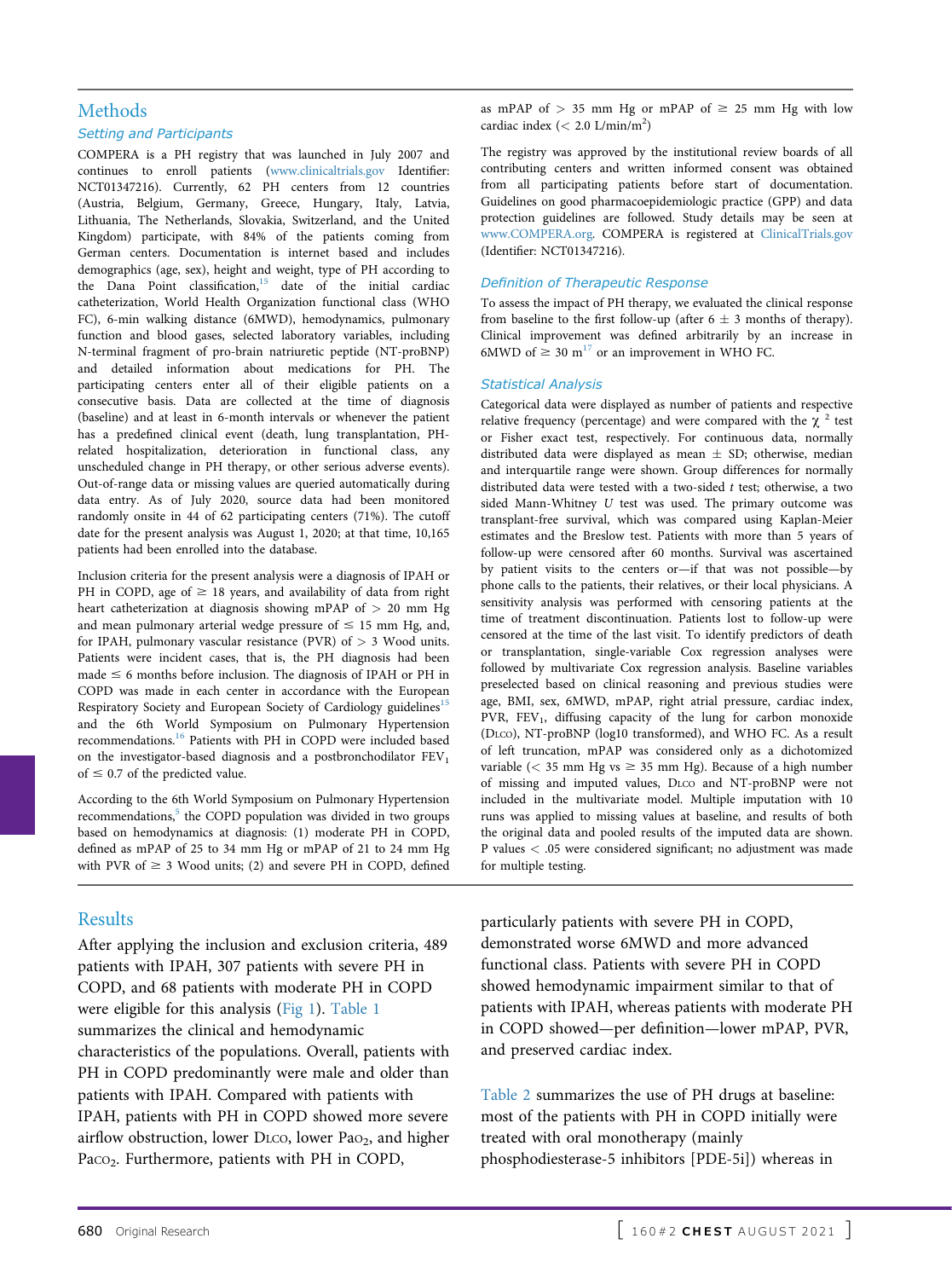<span id="page-3-0"></span>

Figure  $1$  – Flow chart showing patient selection from the COMPERA database.  $CI =$  cardiac index; CTEPH  $=$  chronic thromboembolic pulmonary hypertension; IPAH = idiopathic pulmonary arterial hypertension; LHD = left heart disease; mPAP = mean pulmonary arterial pressure; n.a. = not assessed; PAH = pulmonary arterial hypertension; PH = pulmonary hypertension; PVOD = pulmonary venoocclusive disease; PVR = pulmonary vascular resistance;  $WU = Wood$  units.

patients with IPAH, monotherapy was less common, with a higher proportion of patients receiving endothelin receptor antagonists.

Treatment discontinuations were more frequent in the moderate PH in COPD group (7/64 [10.9%]) than in the IPAH group (27/410 [6.6%]) and the severe PH in COPD group (15/288 [5.2%]). In patients with IPAH, 63% of discontinuations were the result of lack of tolerability and 7% were the result of efficacy failure; in patients with severe PH in COPD, lack of tolerability and efficacy failure accounted for 47% and 47%, respectively, of drug discontinuations. In patients with moderate PH in COPD, the respective numbers were 29% and 57%.

#### Transplant-Free Survival

At least one follow-up documentation was available for 410 patients with IPAH (84%) and 352 patients (288 with severe PH and 64 with moderate PH) with PH in COPD (94%). During follow-up, 102 deaths (24.9%) and six lung transplantations (1.5%) occurred in the IPAH group and 161 deaths (45.7%) and four lung transplantations (1.1%) occurred in the PH in COPD group. In the severe PH in COPD group, 141 deaths (49.0%) and four lung transplantations (1.4%) occurred. In the moderate PH in COPD group, 20 deaths (31.3%) and no lung transplantations occurred. Estimated transplant-free survival probabilities at 1, 3, and 5 years in the IPAH group were 94%, 74%, and 57%, which was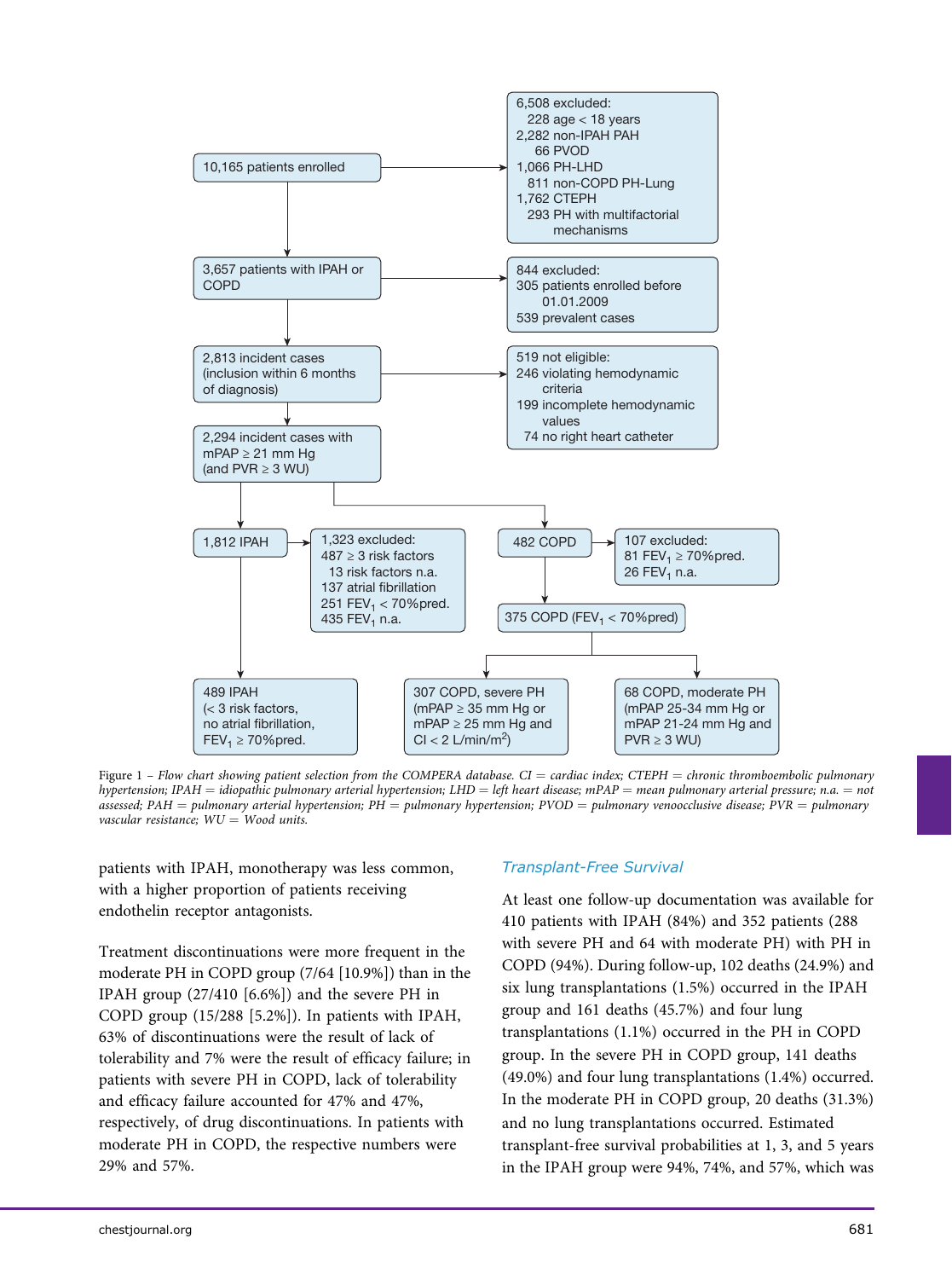<span id="page-4-0"></span>

|                                             |                   |                   |            | PH in COPD            |                      |            |
|---------------------------------------------|-------------------|-------------------|------------|-----------------------|----------------------|------------|
| Characteristic                              | IPAH $(n = 489)$  | COPD $(n = 375)$  | $P$ Value  | Moderate ( $n = 68$ ) | Severe ( $n = 307$ ) | $P$ Value  |
| Female sex                                  | 308 (63)          | 153(41)           | <.001      | 34(50)                | 119 (39)             | .102       |
| Age, y                                      | $61.7 \pm 17.9$   | $68.4 \pm 9.2$    | <.001      | $68.5 \pm 8.4$        | $68.4 \pm 9.3$       | .96        |
| 6MWD, m                                     | $326 \pm 133$     | $247 \pm 110$     | <.001      | $282 \pm 111$         | $239 \pm 108$        | .008       |
| BMI, $kg/m2$                                | $27.1 \pm 5.9$    | $26.2 \pm 6.1$    | .027       | $25.8 \pm 5.6$        | $26.2\pm6.2$         | .62        |
| WHO FC                                      | $\ldots$          | $\ldots$          | <.001      | $\ldots$              | $\ldots$             | .002       |
| $\mathbf{I}$                                | 1(0.2)            | $\Omega$          | $\cdots$   | $\Omega$              | $\Omega$             | $\dots$    |
| II                                          | 86 (18)           | 10(3)             | $\ldots$   | 3(4)                  | 7(2)                 | $\ldots$   |
| III                                         | 331 (68)          | 260 (69)          | $\cdots$   | 57 (84)               | 203 (66)             | $\ldots$   |
| ${\rm IV}$                                  | 43 (9)            | 87 (23)           | $\ldots$   | 5(7)                  | 82 (27)              | $\cdots$   |
| Unknown                                     | 28(6)             | 18(5)             | $\cdots$   | 3(4)                  | 15(5)                | $\dots$    |
| Lung function tests                         |                   |                   |            |                       |                      |            |
| TLC, % predicted                            | $98 \pm 16$       | $107\pm24$        | <.001      | $108 \pm 25$          | $106 \pm 24$         | .66        |
| FVC, % predicted                            | $93\pm16$         | $67 \pm 21$       | $<\, .001$ | $69 \pm 21$           | $67 \pm 21$          | .64        |
| FEV <sub>1</sub> , % predicted              | $90\pm15$         | $45 \pm 14$       | <.001      | $46\pm14$             | $45\,\pm\,14$        | .60        |
| DLCO, % predicted                           | $55 \pm 22$       | $30 \pm 15$       | <.001      | $31\pm15$             | $29 \pm 15$          | .41        |
| Arterial blood gases (room air values only) |                   |                   |            |                       |                      |            |
| Pao <sub>2</sub> , mm Hg                    | $70 \pm 26$       | $55\pm10$         | <.001      | 55 $\pm$ 9            | $54\pm10$            | .65        |
| Paco <sub>2</sub> , mm Hg                   | $33 \pm 6$        | $41 \pm 9$        | <.001      | $42\pm8$              | $41 \pm 9$           | .36        |
| Right heart catheter                        |                   |                   |            |                       |                      |            |
| RAP, mm Hg                                  | $7.2 \pm 4.3$     | $7.7 \pm 4.6$     | .13        | $5.3 \pm 3.6$         | $8.3 \pm 4.6$        | <.001      |
| mPAP, mm Hq                                 | $46 \pm 13$       | $40 \pm 10$       | <.001      | $30 \pm 3$            | $43 \pm 10$          | <.001      |
| PAWP, mm Hg                                 | $8.7 \pm 3.4$     | $9.4 \pm 3.3$     | .001       | $8.4 \pm 3.9$         | $9.7 \pm 3.2$        | .018       |
| PVR, Wood units                             | $10.5\pm5.4$      | $7.7 \pm 3.2$     | <.001      | $5.1\,\pm\,2.6$       | $8.3\pm3.0$          | $< .001$   |
| Cardiac index, L/min/m <sup>2</sup>         | $2.2 \pm 0.6$     | $2.3 \pm 0.7$     | .001       | $2.7 \pm 0.5$         | $2.3 \pm 0.7$        | <.001      |
| $SvO2$ , %                                  | $63 \pm 9$        | $64 \pm 8$        | .036       | $68 \pm 6$            | $63 \pm 9$           | <.001      |
| Laboratory results                          |                   |                   |            |                       |                      |            |
| BNP, pg/mL                                  | 299 (84-578)      | 111 (39-311)      | .004       | 60 (26-178)           | 120 (44-489)         | .023       |
| NT-proBNP, pg/mL                            | 1,263 (455-3,187) | 1,157 (378-2,830) | .31        | 487 (158-1,235)       | 1,395 (454-3,043)    | $<\, .001$ |

Data are presented as No (%), mean  $\pm$  SD, or median (interquartile range), unless otherwise indicated. 6MWD = 6-min walking distance; BNP = brain natriuretic peptide; DLco = diffusing capacity of the lung for carbon monoxide; IPAH = idiopathic pulmonary arterial hypertension; mPAP = mean pulmonary arterial pressure; NT-proBNP = N-terminal fragment of pro-brain natriuretic peptide; PAWP = pulmonary arterial wedge pressure; PH = pulmonary hypertension; PVR = pulmonary vascular resistance; RAP = right atrial pressure; SvO<sub>2</sub> = mixed venous oxygen saturation; TLC = total lung capacity; WHO FC = World Health Organization functional class.

 $\blacksquare$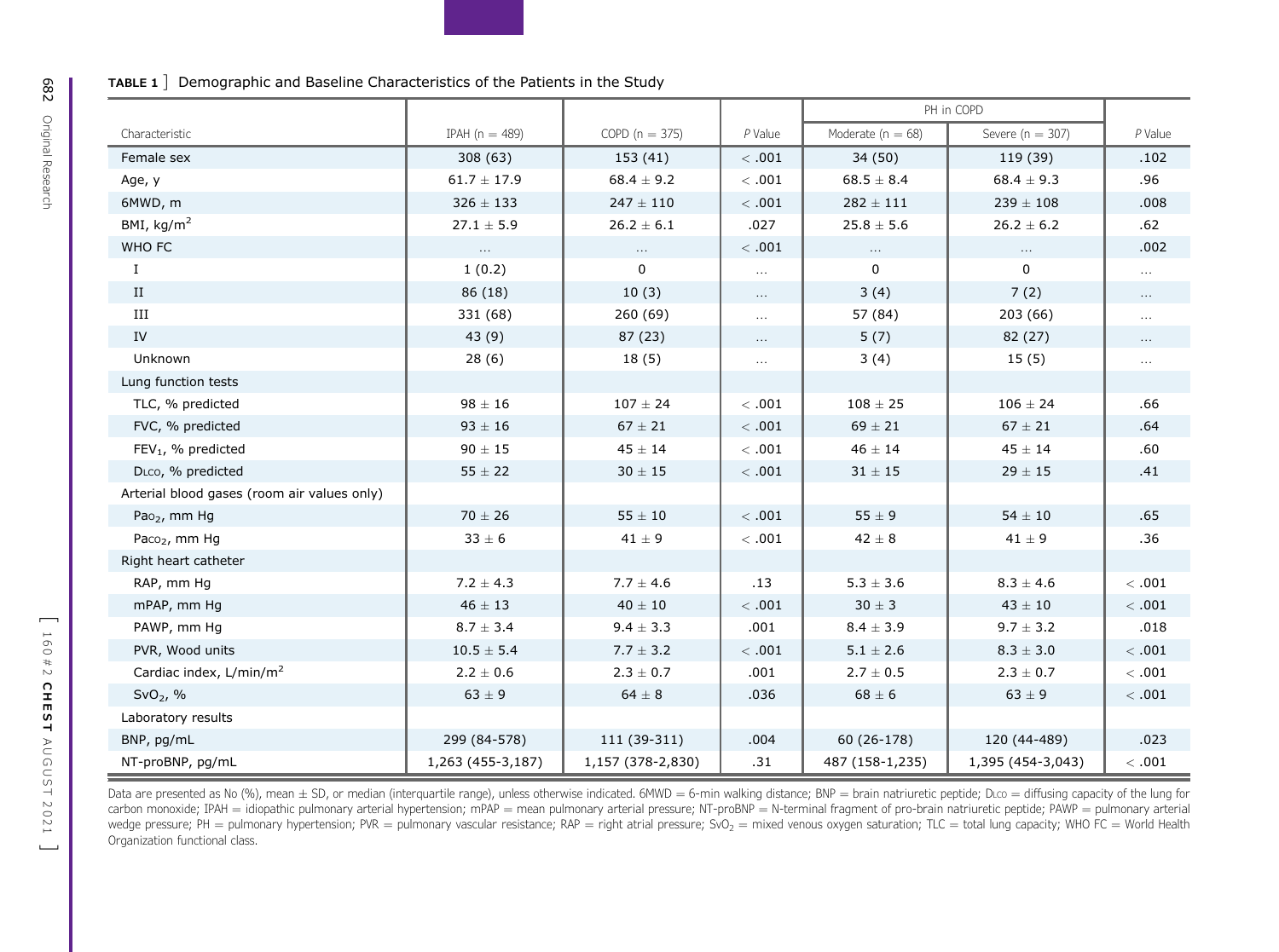#### <span id="page-5-0"></span>TABLE 2 ] PH Drug Treatment Within 3 Months After Diagnosis

|                                       |                            |                           |           | PH in COPD             |                       |           |
|---------------------------------------|----------------------------|---------------------------|-----------|------------------------|-----------------------|-----------|
| Therapy at Inclusion                  | <b>TPAH</b><br>$(n = 489)$ | PH in COPD<br>$(n = 375)$ | $P$ Value | Moderate<br>$(n = 68)$ | Severe<br>$(n = 307)$ | $P$ Value |
| ERA monotherapy                       | 52(11)                     | 10(3)                     | <.001     | 1(2)                   | 9(3)                  | .70       |
| PDE-5i monotherapy                    | 253 (52)                   | 346 (92)                  | <.001     | 62 (91)                | 284 (93)              | .80       |
| PCA monotherapy                       | 0                          | 3(1)                      | .081      | 1(1)                   | 2(1)                  | .45       |
| Other monotherapy <sup>a</sup>        | 45 (9)                     | 3(1)                      | <.001     | 0                      | 3(1)                  | 1.00      |
| $ERA + PDE-Si$                        | 92(18)                     | 4(1)                      | <.001     | $\mathbf 0$            | 4(1)                  | 1.00      |
| Other double-combination<br>therapies | 29(6)                      | 8(2)                      | .006      | 3(4)                   | 5(2)                  | .16       |
| Triple-combination therapy            | 18(4)                      | 1(0.3)                    | .001      | 1(2)                   | $\Omega$              | .18       |

Data are presented as No. (%), unless otherwise indicated.  $ERA =$  endothelin-receptor antagonist; IPAH = idiopathic pulmonary arterial hypertension;  $PCA = prostacyclin andoq; PDE-5i = phosphodiesterase-5 inhibitor; PH = pulmonary hypertension.$ 

<span id="page-5-1"></span><sup>a</sup>Includes soluble guanylate cyclase stimulators (IPAH 2.7%, COPD 0.5%) and calcium channel blockers (IPAH 6.5%, COPD 0.3%).

significantly better than the respective transplant-free survival rates in the PH in COPD group (86%, 55%, and 38%;  $P < .001$ ). The difference in transplant-free survival remained statistically significant when adjusted for age and sex ( $P = .004$ ). When censoring patients who discontinued PH therapy, the results remained similar: survival rates at 1, 3, and 5 years were 95%, 75%, and 57% in the IPAH group and 86%, 56%, and 39% in the PH in COPD group, respectively  $(P < .001)$  [\(e-Fig](#page-11-9) [1\)](#page-11-9). Comparing the transplant-free survival rates between the two PH in COPD groups, patients with severe PH in COPD experiences worse outcomes than patients with moderate PH in COPD, with estimated survival probabilities at 1, 3, and 5 years of 84%, 52%, and 36% compared with 95%, 68%, and 49%, respectively  $(P = .009)$  ([Fig 2](#page-6-0)). These differences remained statistically significant when patients were censored at the time of treatment discontinuation: survival rates were 94%, 68%, and 47% in the moderate PH in COPD group and 84%, 53%, and 38% in the severe PH in COPD group, respectively  $(P = .018)$  [\(e-Fig 1\)](#page-11-9).

In the univariate Cox regression analysis, baseline variables associated with transplantation or death in those with PH in COPD were higher age, low 6MWD, high mPAP, high PVR, and high NTpro-BNP ([Table 3](#page-7-0)). In the multivariate approach, male sex, low 6MWD, and high PVR remained associated independently with transplant-free survival; however, sex and PVR were statistically significant only in the imputed multivariate model, not in the original multivariate model, the latter based on much smaller numbers of patients [\(Table 4](#page-7-1)).

#### Response to Therapy and Survival

At follow-up, 6MWD was available in for 209 patients with IPAH (42.7%) and 160 patients with PH in COPD (42.7%). WHO FC assessment was collected for 285 patients with IPAH (58.3%) and for 246 patients with PH in COPD (65.6%). The frequency of 6MWD improvement of  $\geq 30$  m from baseline was similar in the PH in COPD group compared with the IPAH group (46.9% vs 52.6%;  $P = .294$ ), with considerable differences between the severe PH in COPD group and the moderate PH in COPD group (51.6% vs 31.6%;  $P =$ .04). WHO FC improved by  $\geq 1$  class in 35.8% of patients with IPAH and in 28.5% of patients with PH in COPD ( $P = .078$ ), with no difference based on traditional statistical thresholds in severe PH in COPD compared with moderate PH in COPD (30.4% vs 19.0%;  $P = .188$ ).

Associated with a response to therapy in the PH in COPD group were a low 6MWD and a high WHO FC at baseline, whereas pulmonary function and hemodynamics did not differ between responders and nonresponders. In the IPAH group, younger age, higher DLCO, higher mPAP, lower PCO<sub>2</sub>, and higher WHO FC were associated with response to therapy ([e-Table 1\)](#page-11-9).

Stratifying the patients with PH in COPD based on clinical response at 6 months, we found that patients who met the criteria of a clinical improvement experienced a better transplant-free survival than patients who did not meet this criterion [\(Fig 3A](#page-8-0)). This observation was restricted to patients with severe PH in COPD [\(Fig 3B](#page-8-0), [3C](#page-8-0)).

#### Discussion

The present study describes the characteristics and outcome of patients with PH in COPD treated with medications approved for PAH. Our results show that patients with PH in COPD achieved a worse clinical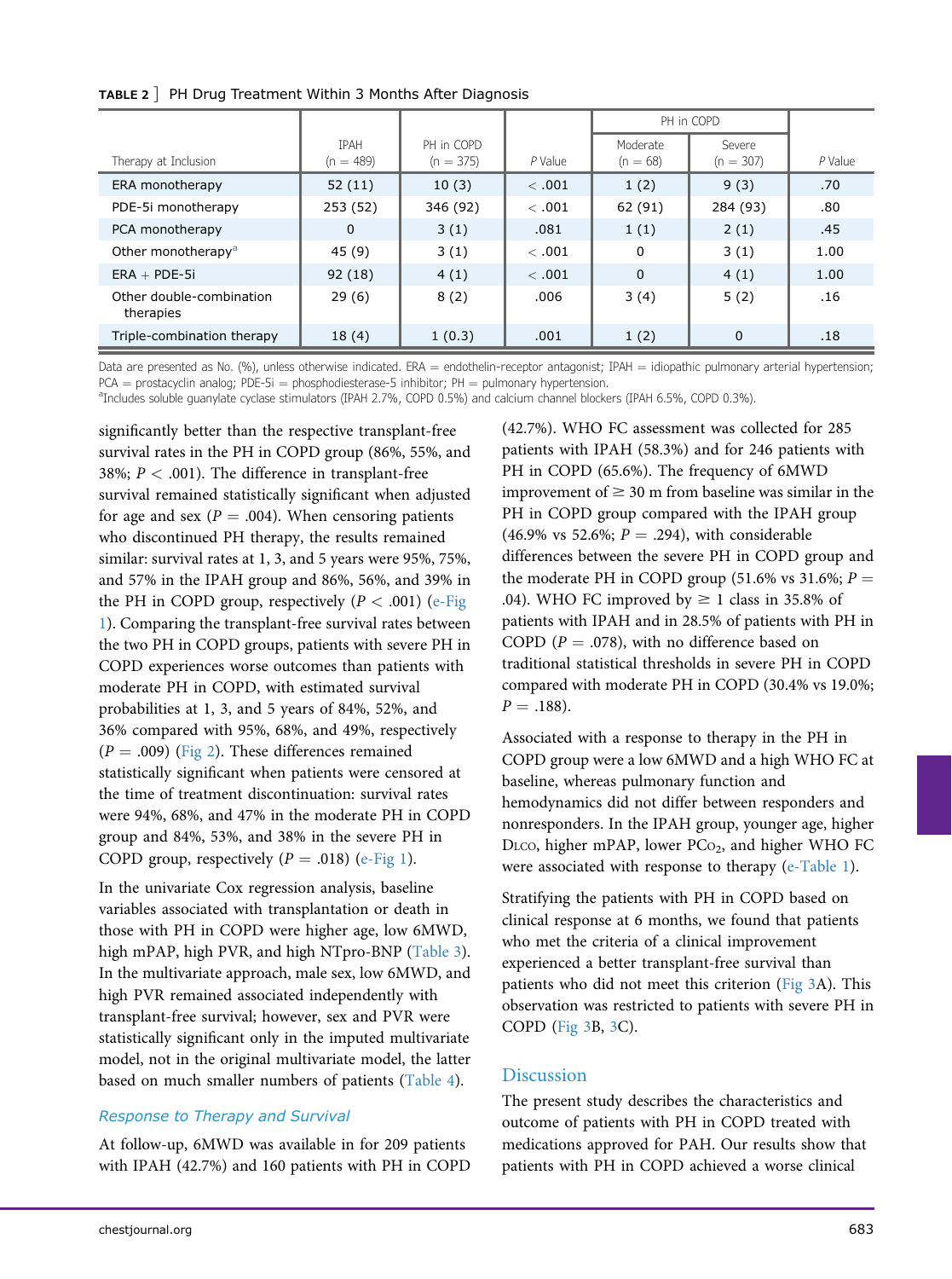<span id="page-6-0"></span>

Figure 2 – A, B, Kaplan-Meier plots showing 5-year survival free from lung transplantation of patients with IPAH and PH in COPD (A) and severe and moderate PH in COPD (B). IPAH = idiopathic pulmonary arterial hypertension; PH = pulmonary hypertension.

status and a lower transplant-free survival than patients with IPAH, despite similar hemodynamic impairment. The risk of transplantation or death in patients with PH in COPD was not related to the degree of airflow obstruction, but rather to male sex, low 6MWD, and high PVR. Patients with severe PH in COPD achieved worse outcomes than patients with moderate PH in COPD, providing evidence that the distinction between moderate and severe PH in COPD, as proposed during the latest PH world symposium, has clinical relevance.<sup>[5](#page-11-0)</sup> In addition, our data raise the possibility that some patients with severe PH in COPD may benefit from treatment with PAH medications.

The COPD population in the present series consisted mainly of patients with severe PH. The hemodynamic profile of these patients was similar to that of patients with IPAH. These findings suggest the presence of a severe pulmonary arteriopathy.<sup>[18](#page-11-10)</sup>

Despite similar hemodynamic impairment, patients with severe PH in COPD showed a worse effort tolerance and worse prognosis than patients with IPAH, even when adjusted for age and sex. The mortality rate was around 12% per year in patients with severe PH in COPD, that

is, about twice the observed mortality rate in the IPAH population. These findings are in line with previous observations.<sup>[13](#page-11-4)[,19](#page-11-11),[20](#page-11-12)</sup> It remains unclear whether the survival differences between these entities result from differences in the underlying diseases, comorbidities, or different treatment patterns.

These observations underscore the need for better treatment options in patients with PH in COPD. Drugs approved for the treatment of PAH have been explored in patients with PH in COPD, but with inconsistent and mostly negative results. Bosentan, an endothelin receptor antagonist, not only failed to improve exercise capacity, but also caused a deterioration in gas exchange and functional status in patients with advanced COPD and mild PH.<sup>[9](#page-11-3)</sup> In a similar population, tadalafil, a PDE-5i, showed no effect on effort capacity and quality of life. $11$  In a dose comparison study evaluating the acute hemodynamic effects of sildenafil, another PDE-5i, Blanco and colleagues $^{21}$  $^{21}$  $^{21}$  showed a significant reduction in mPAP at rest and during exercise with an impairment of gas exchange at rest, but not during exercise. In two other studies in patients with COPD with borderline or mild PH, sildenafil failed to demonstrate an improvement in effort capacity.<sup>[10](#page-11-15),[22](#page-11-16),[23](#page-11-17)</sup>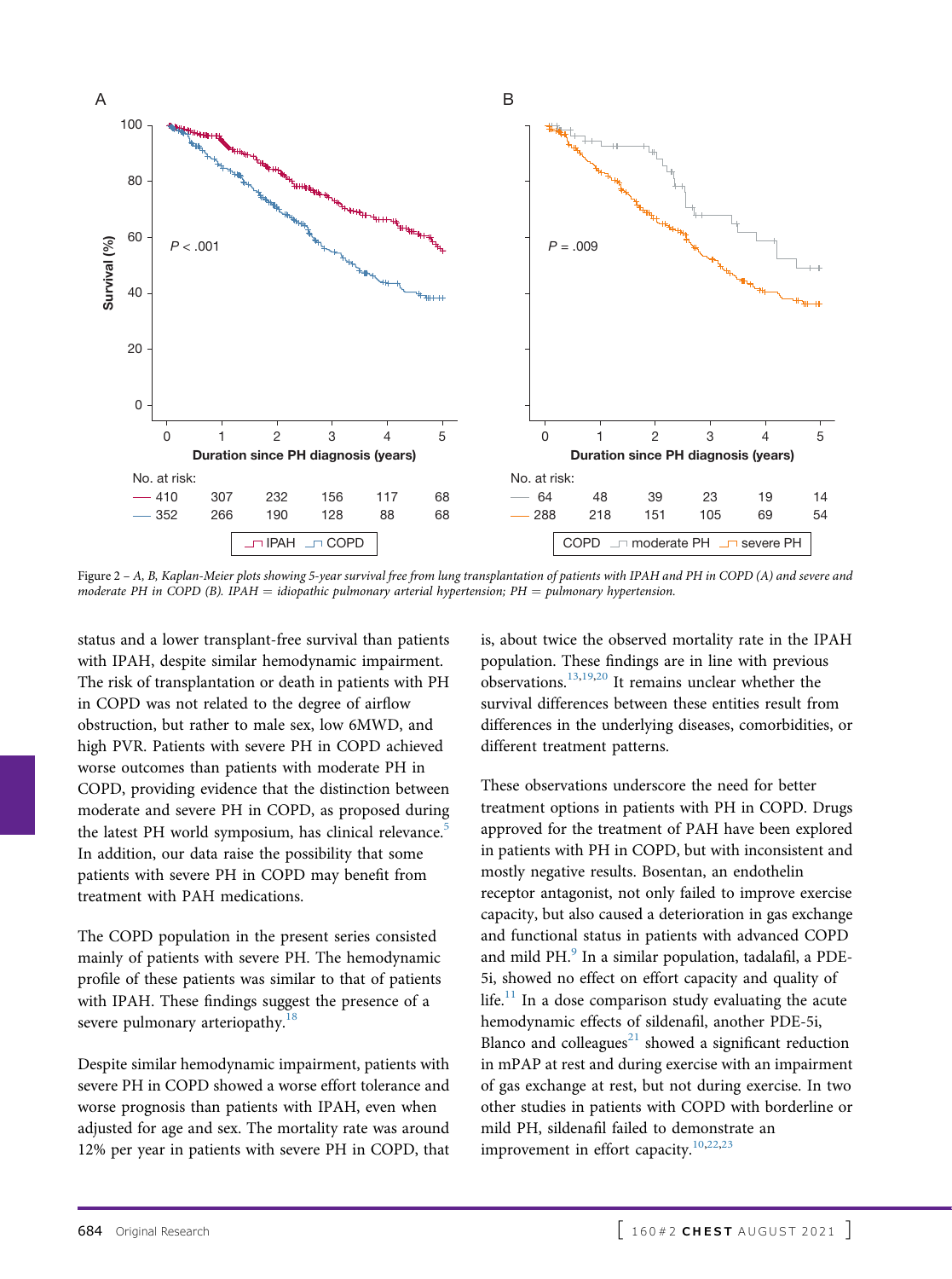|                                             | Original Data       |           | Pooled Imputed Dataset ( $n = 351^{\circ}$ ) |           |                |
|---------------------------------------------|---------------------|-----------|----------------------------------------------|-----------|----------------|
| Variable                                    | Risk Ratio (95% CI) | $P$ Value | Risk Ratio (95% CI)                          | $P$ Value | Imputed Values |
| 6MWD, per 10 m                              | $0.97(0.96 - 0.99)$ | <.001     | $0.97(0.96-0.98)$                            | <.001     | 22.4           |
| Age at inclusion, per 5 y                   | $1.11(1.02-1.21)$   | .011      | $1.11(1.02-1.21)$                            | .011      | 0.0            |
| BMI, per 1 $\text{kg/m}^2$                  | $0.97(0.94-0.995)$  | .022      | $0.98(0.96-1.01)$                            | .165      | 8.5            |
| Cardiac index, per 0.5 L/min/m <sup>2</sup> | $0.89(0.80 - 0.99)$ | .040      | $0.91(0.82 - 1.01)$                          | .075      | 7.4            |
| DLco, per 10% predicted                     | $0.88(0.77-1.01)$   | .073      | $0.88(0.78-1.00)$                            | .055      | 38.9           |
| $FEV1$ , per 10% predicted                  | $0.98(0.88-1.10)$   | .772      | $0.98(0.88-1.10)$                            | .772      | 0.0            |
| NT-proBNP, log10 transformed                | $1.50(1.09-2.06)$   | .012      | $1.37(1.02-1.82)$                            | .035      | 43.2           |
| WHO FC (reference, II)                      |                     | .207      |                                              |           | 4.5            |
| III                                         | $1.84(0.59-5.78)$   | .296      | $1.94(0.61-6.21)$                            | .262      | 4.5            |
| IV                                          | $2.27(0.71 - 7.24)$ | .166      | 2.46 (0.76-7.96)                             | .135      | 4.5            |
| PVR, per 1 Wood unit                        | $1.07(1.03-1.11)$   | .001      | $1.07(1.03-1.11)$                            | .001      | 4.5            |
| RAP, per 3 mm Hg                            | $1.07(0.98-1.17)$   | .108      | $1.07(0.98-1.17)$                            | .120      | 5.4            |
| $mPAP \geq 35$ mm Hg                        | $1.39(1.02-1.90)$   | .038      | $1.39(1.02-1.90)$                            | .038      | $\mathbf{0}$   |
| Male sex                                    | $1.19(0.89-1.58)$   | .236      | $1.19(0.89-1.58)$                            | .236      | 0              |

<span id="page-7-0"></span>TABLE 3 ] Univariate Cox Regression Model of Predictors for Death or Lung Transplantation in the PH in COPD Cohort for the Original Data and the Multiple Imputed Dataset

Data are presented as percentage, unless otherwise indicated. 6MWD = 6-min walking distance; DLco = diffusing capacity of the lung for carbon monoxide;  $m$ PAP = mean pulmonary arterial pressure; NT-proBNP = N-terminal fragment of pro-brain natriuretic peptide; PVR = pulmonary vascular resistance;  $RAP =$  right atrial pressure; WHO FC = World Health Organization functional class.

<span id="page-7-2"></span><sup>a</sup>One patient was censored before the first event (death).

A main drawback of these studies is that most of the enrolled patients had mild or moderate PH. Thus, it may not be surprising that PH-targeted therapy did not result in improvement in hemodynamics or exercise capacity. In fact, in a study that included only patients with severe PH in COPD, sildenafil demonstrated significant improvements

in hemodynamics and BMI, airflow obstruction, dyspnea, and exercise capacity in COPD index without significant deterioration in Pa $o_2$  compared with placebo.<sup>12</sup>

In the present series, most of the patients in the PH in COPD cohort were treated with PDE5-i. After 6 months,

|                                               | Original Data ( $n = 211$ ) |           | Pooled Imputed ( $n = 351^{\circ}$ ) |           |
|-----------------------------------------------|-----------------------------|-----------|--------------------------------------|-----------|
| Variable                                      | Risk Ratio (95% CI)         | $P$ Value | Risk Ratio (95% CI)                  | $P$ Value |
| 6MWD, per 10 m                                | $0.96(0.94-0.98)$           | .001      | $0.97(0.95-0.98)$                    | <.001     |
| Age at inclusion, per 5 y                     | $1.07(0.96-1.19)$           | .244      | $1.08(0.98-1.18)$                    | .106      |
| BMI, per 1 $\text{kg/m}^2$                    | $0.96(0.92-0.99)$           | .019      | $0.97(0.94-1.00)$                    | .060      |
| Cardiac index, per $0.5$ L/min/m <sup>2</sup> | $0.93(0.79-1.10)$           | .388      | $1.03(0.91-1.17)$                    | .630      |
| $FEV1$ , per 10% predicted                    | $1.02(0.88-1.19)$           | .754      | $0.97(0.86-1.10)$                    | .669      |
| WHO FC (reference, II)                        |                             |           |                                      |           |
| Ш                                             | $0.61(0.13-2.82)$           | .529      | $1.40(0.40-4.91)$                    | .594      |
| IV                                            | $0.44(0.08-2.28)$           | .327      | $1.33(0.37-4.81)$                    | .666      |
| PVR, per 1 Wood unit                          | $1.05(0.97-1.14)$           | .198      | $1.06(1.00-1.12)$                    | .042      |
| RAP, per 3 mm Hg                              | $0.99(0.87-1.12)$           | .852      | $1.06(0.96-1.17)$                    | .275      |
| $mPAP \geq 35$ mm Hq                          | $1.17(0.72-1.89)$           | .530      | $1.18(0.82 - 1.70)$                  | .366      |
| Male sex                                      | $1.40(0.95-2.05)$           | .092      | $1.54(1.12-2.11)$                    | .008      |

<span id="page-7-1"></span>TABLE 4 ] Multivariate Cox PH Regression Model of Predictors for Death or Lung Transplantation in the PH in COPD Cohort for the Original Data and the Multiple Imputed Data Set

 $6MWD = 6$ -min walking distance; mPAP = mean pulmonary arterial pressure; PH = pulmonary hypertension; PVR = pulmonary vascular resistance;  $RAP =$  right atrial pressure; WHO FC = World Health Organization functional class.

<span id="page-7-3"></span><sup>a</sup>For number of imputed values, see [Table 3.](#page-7-0)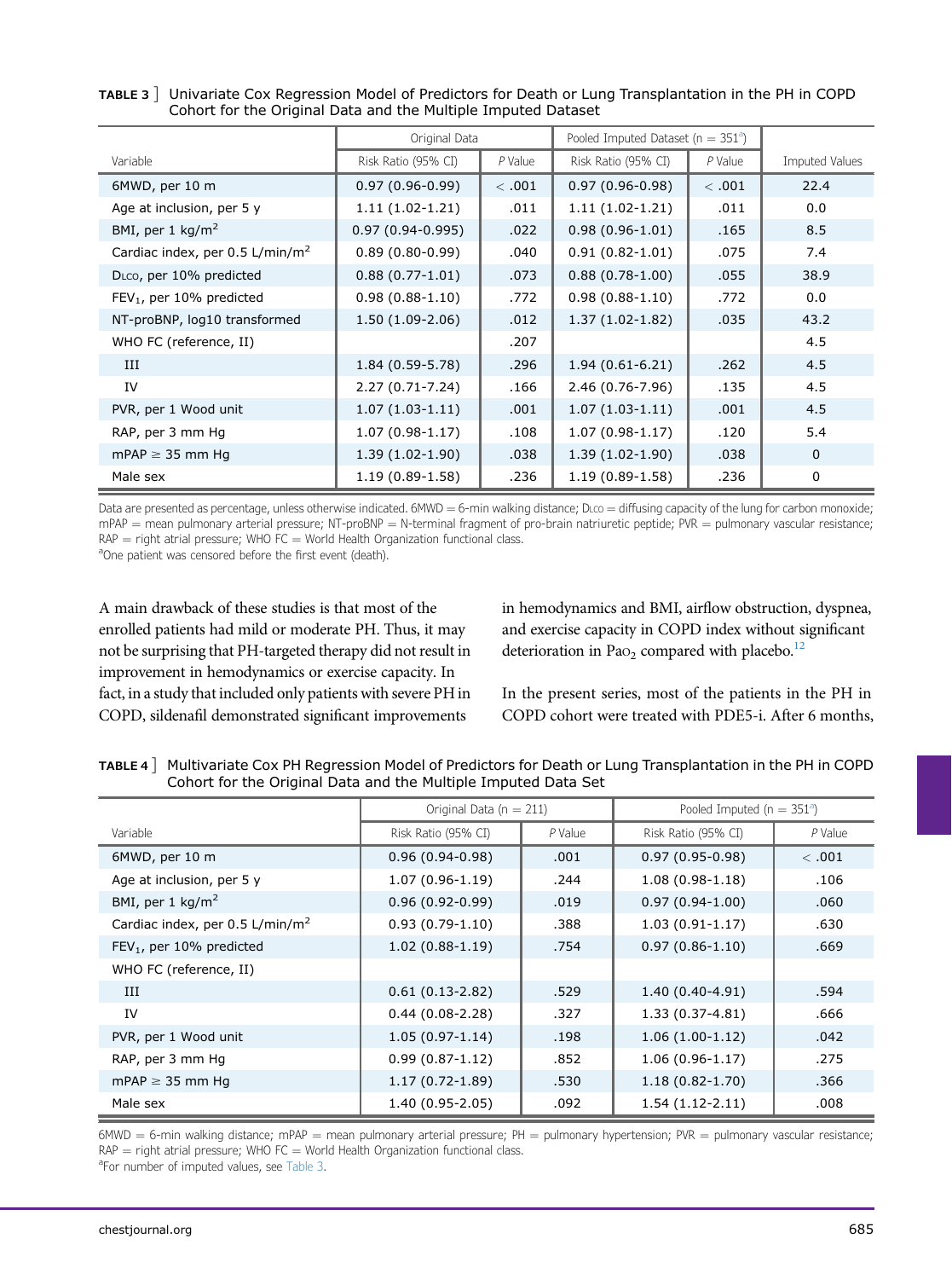<span id="page-8-0"></span>

Figure 3 – A-C, Kaplan-Meier plots showing 5-year survival free from lung transplantation of patients with PH in COPD with and without treatment response defined as improvement in WHO FC or 6MWD  $\geq$  30 m at 6 months: total (A), patients with severe PH (B), and patients with moderate PH (C). 6MWD = 6-min walking distance; PH = pulmonary hypertension; WHO FC = World Health Organization functional class.

46.9% of the patients showed improvement in 6MWD of  $\geq$  30 m, and 28.5% showed an improvement in WHO FC (16.2% showed improvements in both criteria).

These numbers compared well with the present IPAH cohort and are consistent with the abovementioned data from Vitulo and colleagues.<sup>[12](#page-11-18)</sup>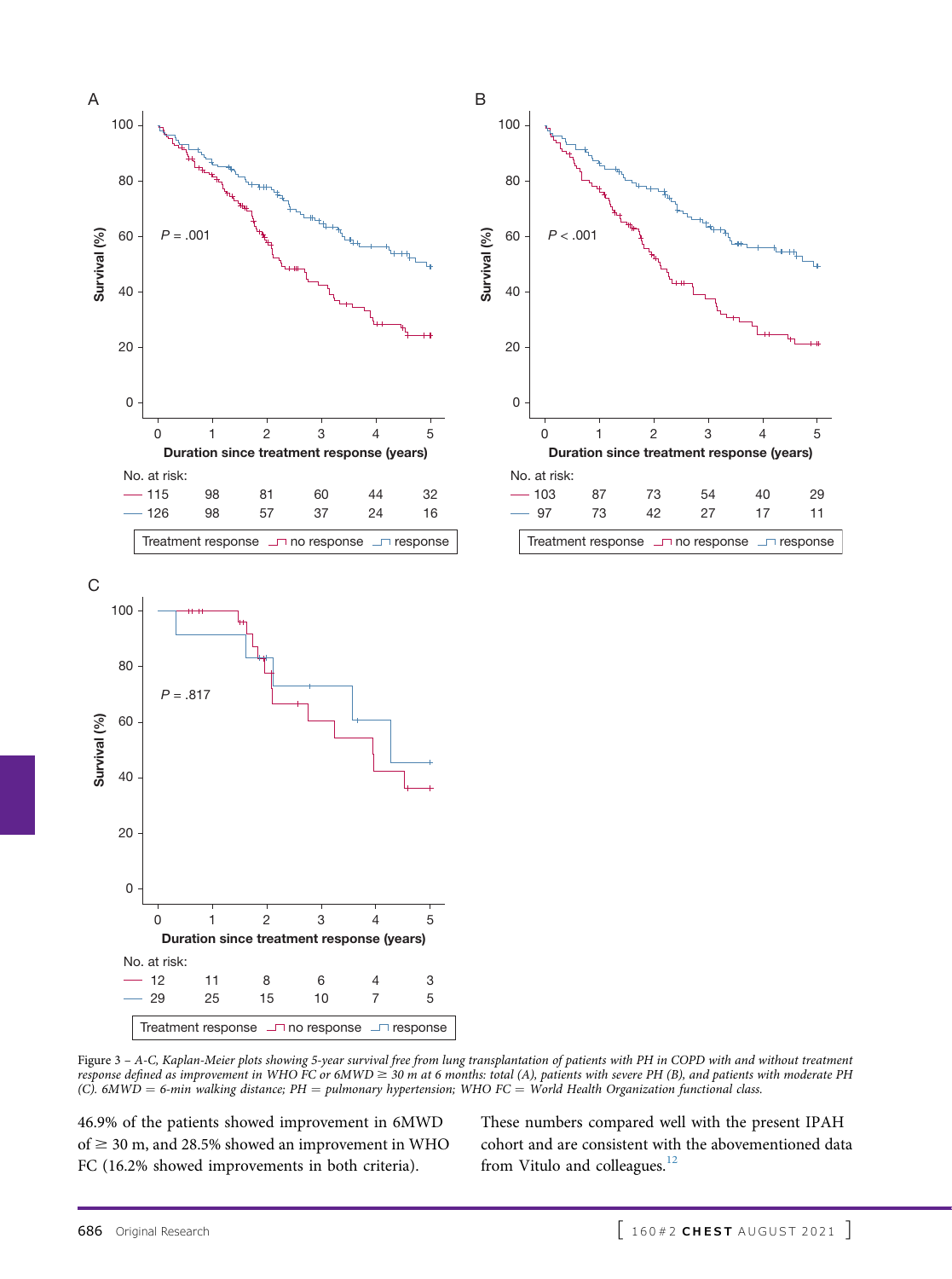Another potentially relevant finding of the present study is the observed association of a clinical response to PH therapy and transplant-free survival in patients with severe PH in COPD. Our results suggest that patients with severe PH in COPD with a clinical response to PHtargeted therapy (herein identified arbitrarily as an improvement in 6MWD of  $\geq$  30 m or improvement in WHO FC) achieved a better transplant-free survival compared with patients who did not meet this responder criterion. Of note, this observation was restricted to the subgroup of patients with severe PH in COPD. In addition, patients with moderate PH in COPD showed a higher rate of PH drug discontinuations compared with patients with severe PH in COPD or IPAH. These aspects may be of potential relevance when designing future trials in this patient population.

Our findings are in line with previous observations by Hurdman and colleagues $^{19}$  $^{19}$  $^{19}$  in a series of 43 patients with severe PH in COPD. In that study, a decline in PVR of > 20% or improvement in WHO FC after initiation of PH drugs identified patients with a better survival compared with patients who did not respond. Taken together, these observational experiences suggest that some patients with severe PH in COPD may benefit from drug therapy targeting PH and support the need for randomized controlled trials in this area.

#### Study Limitations

The main limitations of the present study are related to the intrinsic nature of a registry and include lack of

standardized assessment of the lung disease, missing values for some variables, and lack of systematic assessment of hemodynamics and blood gases during follow-up. Only a limited number of PFT data were captured in the electronic database, and data on imaging were not available, so we cannot exclude the possibility that some patients were misclassified. In addition, none of the patients with PH in COPD received no medical therapy targeting PH. Hence, the study had no control group and selection bias cannot be excluded. In terms of efficacy of medical interventions, registry data have to be viewed as hypothesis generating. As such, our data do not provide evidence that PH drugs are beneficial in patients with PH in COPD, and they are not intended to encourage physicians to use these drugs outside the setting of clinical trials.

## Interpretation

In the present series, patients with PH in COPD had a poorer prognosis than patients with IPAH. The risk of death in patients with PH in COPD was predicted by male sex, a low 6MWD, and high PVR. Our data suggest that PH-targeted drug therapy in patients with COPD and severe PH may improve exercise tolerance and WHO FC in a subgroup of patients and that patients with COPD and PH who respond to therapy may have a better prognosis than patients who do not show clinical improvement. These findings need to be explored further in prospective, randomized controlled clinical studies.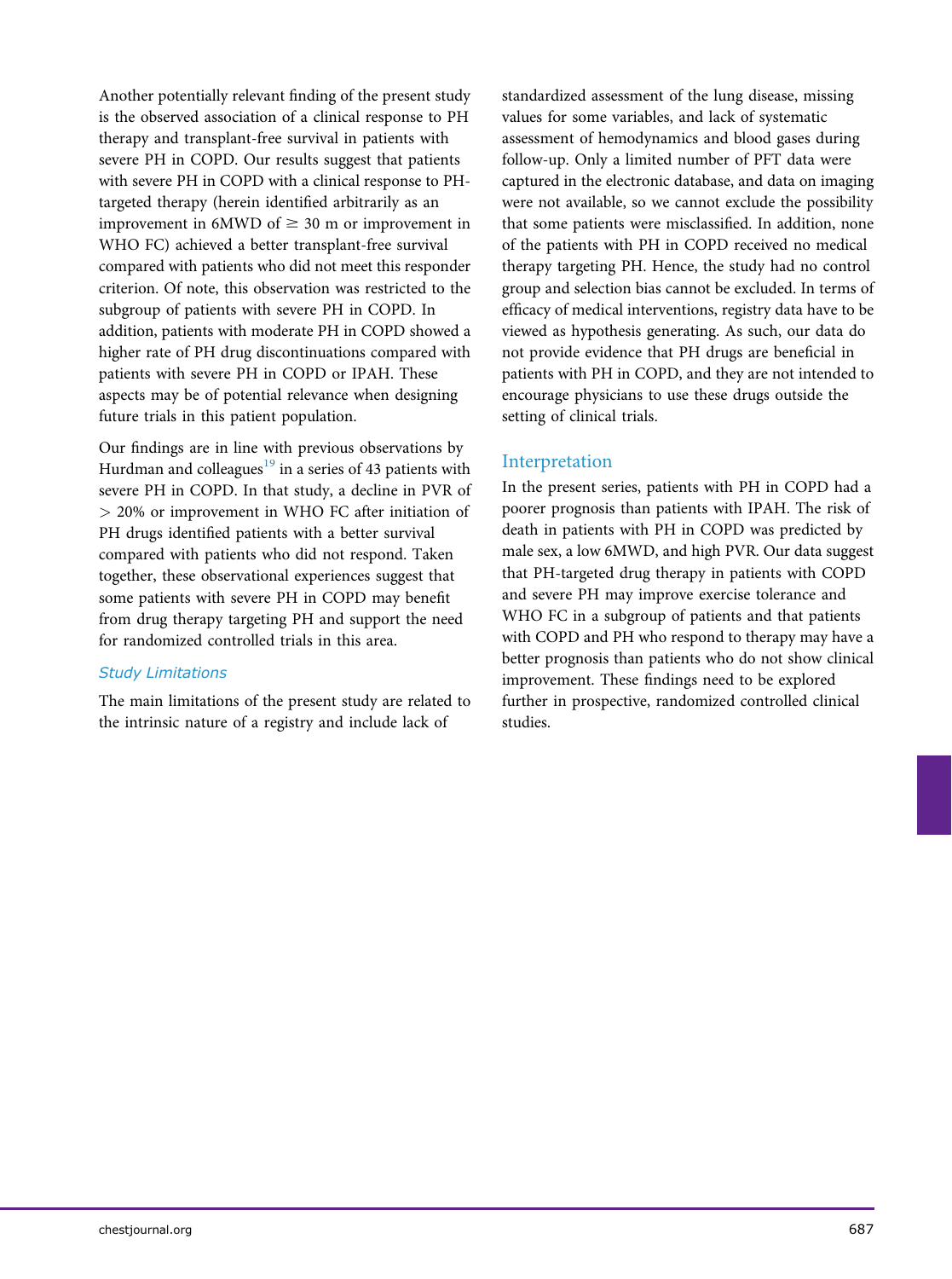# Acknowledgments

Author contributions: C. D. V., M. M. H., and E. G. are the guarantors of the content of the manuscript, including the data and analysis. C. D. V., M. Held., E. G., D. P., and D. H. contributed to the conception of the work, had full access to all of the data in the study, and take responsibility for the integrity of the data and the accuracy of the data analysis, including and especially any adverse effects. N. B., K. M. O., H. A. G., M. Held., H. K., T. L., S. R., D. D., R. B., M. C., M. Halank., A. V.-N., D. S., R. E., J. S. R. G., M. D., A. S., G. C., S. U., C. O., H. K., and O. D. contributed substantially to the study design, data acquisition, analysis and interpretation. All authors contributed substantially to the writing of the manuscript, have read and approve the manuscript, and agree to be accountable for all aspects of the work in ensuring that questions related to the accuracy or integrity of any part of the work are investigated appropriately and resolved.

Financial/nonfinancial disclosures: The authors have reported to CHEST the following: C. D. V. has received fees for serving as a speaker, consultant, and an advisory board member from the following companies: Acceleron, Actelion, Bayer, Dompè, GSK, Janssen, MSD, Pfizer, and United Therapeutics. M. M. H. has received speaker fees, honoraria, or both for consultations from Acceleron, Actelion, Bayer, Janssen, MSD, and Pfizer. D. H. has received travel compensation from Actelion, Boehringer-Ingelheim, and Shire. D. P. has received fees for consultations from Actelion, Aspen, Biogen, Bayer, Boehringer Ingelheim, Johnson & Johnson, Novartis, Daiichi Sankyo, Sanofi, and Pfizer. N. B. received speaker fees from Bayer/MSD and Actelion/ Janssen. K. M. O. has received speaker fees from Actelion, Bayer, and Lilly. H. A. G. has received honorariums for consultations, speaking at conferences, or both from Bayer HealthCare AG, Actelion, Encysive, Pfizer, Ergonex, Lilly, and Novartis. He is member of advisory boards for Bayer HealthCare AG, Pfizer, GSK, Actelion, Lilly, Merck, Encysive, and Ergonex. He also has received governmental grants from the German Research Foundation (DFG), Excellence Cluster Cardiopulmonary Research (ECCPS), State Government of Hessen (LOEWE), and the German Ministry for Education and Research (BMBF). M. Held has received speaker fees and honoraria for consultations from Actelion, Bayer, Boehringer Ingelheim Pharma, Encysive, Glaxo Smith Kline, Lilly, Janssen, Novartis, Pfizer, Nycomed, Roche, and Servier. H. K. has received speaker fees and honoraria for consultations from Actelion, Bayer, GSK, Lilly, Novartis, Pfizer, and United Therapeutics and research grants from Actelion. T. J. L. has received speaker fees, honoraria for consultations, and research funding from Actelion, Acceleron Pharma, Bayer, GSK, Janssen-Cilag, MSD, and Pfizer. S. R. has received honoraria for lectures, consultancy, or both from Actavis, Actelion, Bayer, GSK, Lilly, Novartis, Pfizer, and United Therapeutics. D. D. declares

honoraria for lectures, consultancy, or both from Actelion, Bayer, GSK, Novartis, Pfizer, and Servier; participation in clinical trials for Actelion, Bayer, GSK, and Novartis; and research support to his institution from Actelion. R. B. has received fees from GSK, UT, Dompè, Bayer, Ferrer, MSD, and AOP Orphan Pharmaceuticals. M. C. has received fees for consulting from GSK and speaker fees from Bayer and Pfizer. M. Halank has received speaker fees and/or honoraria for consultations from Acceleron, Actelion, AstraZeneca, Bayer, BayerChemie, GSK, Janssen, MSD and Novartis. A. V.-N. reports receiving lecture fees from Actelion, Bayer, GlaxoSmithKline, Lilly, and Pfizer; serves on the advisory board of Actelion and Bayer; and serves on steering committees for Actelion, Bayer, GlaxoSmithKline, and Pfizer. D. S. received fees for lectures, consulting, research support, or a combination thereof to his institution from Actelion, Bayer, GSK, and Pfizer. R. E. has received speaker fees and honoraria for consultations from Actelion, Bayer, GSK, Lilly, Novartis, Pfizer, and United Therapeutics. J. S. R. G. has received speaker fees and honoraria for consultations from Acceleron, Actelion, Bayer, Complexa, GSK, MSD, Pfizer, and United Therapeutics. M. D. has received investigator, speaker, consultant, or steering committee member fees from Actelion, Aventis Pharmaceuticals, Bayer, Eli Lilly, Encysive, Gilead (Myogen), GlaxoSmithKline, Nippon Shyniaku, Novartis, Pfizer, Schering, and United Therapeutics; educational grants from Actelion, GlaxoSmithKline, Pfizer, and Therabel; and research grants from Actelion, Pfizer, and GlaxoSmithKline. She is holder of the Actelion Chair for Pulmonary Hypertension and of the GSK chair for research and education in pulmonary vascular pathology at the Catholic University of Leuven. J. C. has received fees for consultancies and lectures from Actelion, Bayer, GSK, United Therapeutics, and Pfizer as well as equipment and educational grants from Actelion. C. O. has received speaker fees and honoraria for consultations from Actelion, Bayer, GSK, Lilly, Novartis, and Pfizer. H. K. has received honoraria for lectures, consultancy, or both from Actelion-Janssen, Amicus Therapeutics, and Bristol Meyers Squibb. O. D. has or had consultancy relationships, has received research funding (last 3 years), or both from AbbVie, Actelion, Acceleron Pharma, Amgen, AnaMar, Baecon Discovery, Blade Therapeutics, Bayer, Boehringer Ingelheim, Catenion, Competitive Corpus, Drug Development International Ltd, CSL Behring, ChemomAb, Ergonex, Galapagos NV, Glenmark Pharmaceuticals, GSK, Horizon (Curzion) Pharmaceuticals, Inventiva, Italfarmaco, iQone, iQvia, Kymera Therapeutics, Lilly, medac, Medscape, Mitsubishi Tanabe Pharma, MSD, Novartis, Pfizer, Roche, Sanofi, Target Bio Science, and UCB in the area of potential treatments of scleroderma and its complications including PH. In addition, he has a patent mir-29 for the treatment of systemic sclerosis issued (US8247389, EP2331143). E. G. has received honoraria for consultations, speaking at

conferences, or both from Bayer/MSD, Actelion/Janssen, GWT-TUD, and OMT/ United Therapeutics. None declared (A. S.).

Role of sponsors: The sponsor had no role in the design of the study, the collection or analysis of the data, or the preparation of the manuscript.

Other contributions: H. J. Seyfarth, MD, Abteilung Pneumologie, Department Innere Medizin, Neurologie und Dermatologie, Universitätsklinikum Leipzig AöR; H. Wirtz, MD, Abteilung Pneumologie, Department Innere Medizin, Neurologie und Dermatologie, Universitätsklinikum Leipzig AöR; A. Weiss, MD, Universities of Giessen and Marburg Lung Center (UGMLC), member of the German Center for Lung Research (DZL), Giessen, Germany; H. Wilkens, MD, Universitätsklinikum des Saarlandes, Innere Medizin V, Homburg, Germany; R. Ochiel, MD, Department of Cardiology, Royal Free London NHS Foundation Trust, London, UK; S. Konstantinides, MD, Center for Thrombosis and Hemostasis (CTH), University Medical Center Mainz, Mainz, Germany; I. Tsagkaris, MD, Attikon University Hospital, 2nd Critical Care Department, Chaidari, Athens, Greece; T. Köhler, MD, Universitätsklinikum Freiburg, Medizinische Klinik, Abteilung Pneumologie, Freiburg, Germany; H. Kabitz, MD, Gemeinnützige Krankenhausbetriebsgesellschaft Konstanz mbH, Medizinische Klinik II, Konstanz, Germany; C. Neurohr, MD, Medizinische Klinik und Poliklinik V, Klinikum Großhadern der LMU, München; L. Bruch, MD, Unfallkrankenhaus Berlin, Klinik für Innere Medizin, Berlin, Germany; C. Opitz, MD, Department of Cardiology, DRK Kliniken Berlin Westend, Berlin, Germany; L. Scelsi, MD, Fondazione IRCCS Policlinico San Matteo University of Pavia, Pavia, Italy; E. Jureviciene, MD, Faculty of Medicine of Vilnius University, Referal Centre of Pulmonary Hypertension, Vilnius University Hospital Santaros Klinikos, Vilnius, Lithuania; and I. Michel-Behnke, MD, Department of Pediatrics and Adolescent Medicine, Division of Pediatric Cardiology, Pediatric Heart Center, Medical University of Vienna, Vienna, Austria.

Additional information: The [e-Figure](#page-11-9) and [e-](#page-11-9)[Table](#page-11-9) can be found in the Supplemental Materials section of the online article.

#### <span id="page-10-0"></span>References

- 1. [Vizza CD, Lynch JP, Ochoa LL,](http://refhub.elsevier.com/S0012-3692(21)00272-5/sref1) [Richardson G, Trulock EP. Right and left](http://refhub.elsevier.com/S0012-3692(21)00272-5/sref1) [ventricular dysfunction in patients with](http://refhub.elsevier.com/S0012-3692(21)00272-5/sref1) [severe pulmonary disease.](http://refhub.elsevier.com/S0012-3692(21)00272-5/sref1) Chest. [1998;113\(3\):576-583.](http://refhub.elsevier.com/S0012-3692(21)00272-5/sref1)
- 2. [Scharf SM, Iqbal M, Keller C, Criner G,](http://refhub.elsevier.com/S0012-3692(21)00272-5/sref2) [Lee S, Fessler HE. Hemodynamic](http://refhub.elsevier.com/S0012-3692(21)00272-5/sref2) [characterization of patients with severe](http://refhub.elsevier.com/S0012-3692(21)00272-5/sref2) emphysema. [Am J Respir Crit Care Med](http://refhub.elsevier.com/S0012-3692(21)00272-5/sref2). [2002;166\(3\):314-322.](http://refhub.elsevier.com/S0012-3692(21)00272-5/sref2)